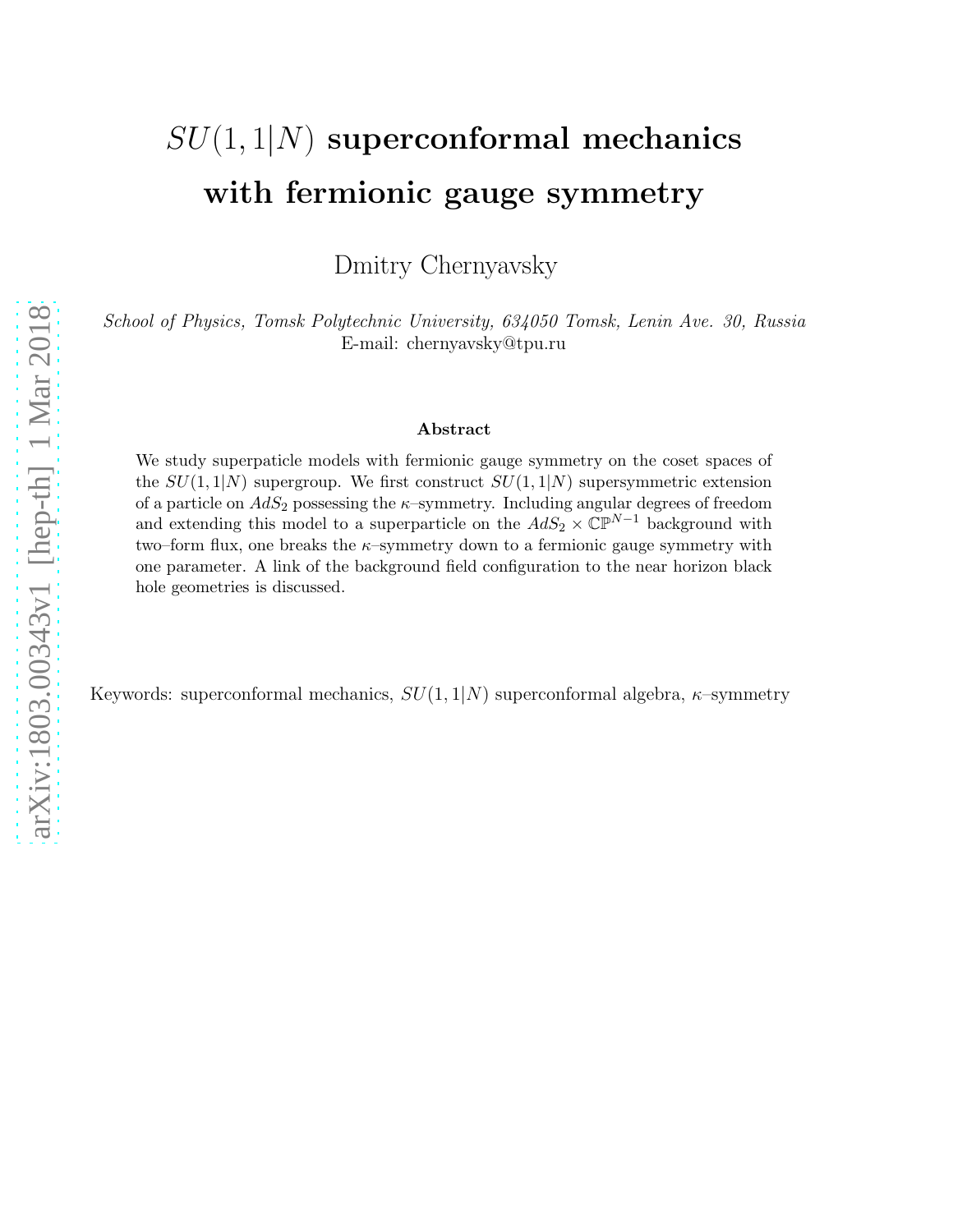## 1 Introduction

There are several reasons for an abiding interest in  $d = 1$  superconformal models. On the one hand, they provide a convenient framework for getting insight into the structure of higher dimensional superconformal field theories. On the other hand, such systems arise naturally when studying particle dynamics on near horizon black hole backgrounds [\[1\]](#page-13-0) which also links to the  $AdS_2/CFT_1$ -correspondence [2, 3]. In particular, it was argued in [\[1,](#page-13-0) [4\]](#page-14-0) that superconformal mechanics may provide a microscopic quantum description of extreme black holes. Motivated by this proposal a plenty of  $SU(1, 1|2)$  superconformal one–dimensional systems and their  $D(2,1;\alpha)$  extensions have been constructed [\[5\]](#page-14-1)-[\[23\]](#page-15-0). A related line of research concerns the study of superconformal particles propagating on near horizon black hole backgrounds  $[24]$ - $[33]$ .

There are several competing approaches to the construction of superconformal mechanics: the superfield approach [\[10\]](#page-14-2), [\[14\]](#page-14-3), [\[16\]](#page-14-4)-[\[21\]](#page-15-2), [\[34\]](#page-16-1), the method of nonlinear realizations [\[5,](#page-14-1) [9,](#page-14-5) [24,](#page-15-1) [33\]](#page-16-0), and the canonical formalism (e.g. [\[28,](#page-15-3) [36,](#page-16-2) [43\]](#page-16-3)). Some of the models constructed via different methods can in fact be linked to a super 0-brane, i.e. superparticle possessing  $\kappa$ –symmetry [\[33\]](#page-16-0). Although the  $SU(1, 1|2)$  supergroup is central for the proposals in [\[1,](#page-13-0) [4\]](#page-14-0), viewed more broadly it is only a particular instance in a chain of the  $SU(1,1|N)$  supergroups parametrized by an integer N.

The goal of this paper is to construct superparticle models on the coset spaces of the  $SU(1,1|N)$  supergroup which hold invariant under the  $\kappa$ -symmetry or its fraction. Since the explicit realization relies upon specific properties of spinor representations of the rotation subalgebra in the full superconformal algebra<sup>[1](#page-1-0)</sup>, it seems rather surprising that such symmetry is feasible for generic values of  $N$ . The analysis is also extended to include angular degrees of freedom which yields a superparticle model on the  $AdS_2 \times \mathbb{CP}^{N-1}$  background with two– form flux in which case the  $\kappa$ –symmetry is reduced to a one–parametric fermionic gauge symmetry.

The organization of the paper is as follows. In Sect. 2, we consider the geometrically simplest case of the coset space, whose bosonic part is  $AdS_2$ . Using the method of nonlinear realizations, we construct an invariant dynamical action. It follows from the requirement of the  $\kappa$ -symmetry. By imposing the gauge fixing condition, we demonstrate that the model is canonically related to the  $SU(1,1/N)$  superparticle models constructed earlier in [\[34,](#page-16-1) [36\]](#page-16-2). Sect. 3 contains the discussion of generalized Gell–Mann matrices and  $su(N)$  algebra. An invariant action with extra angular degrees of freedom is constructed and its reduced  $\kappa$ symmetry is analyzed. It is demonstrated that the background field configuration associated with the superparticle satisfies the Einstein–Maxwell equations and is linked to the near horizon black hole geometries. In particular, the instance of  $N = 2$  reproduces the  $\kappa$ symmetric super 0–brane propagating in the near horizon region of the extreme Reissner– Nordström black hole  $[24]$ . Concluding Sect. 4 contains the summary and the outlook. There are three appendices with some technical details.

<span id="page-1-0"></span><sup>&</sup>lt;sup>1</sup>For a review of the  $\kappa$ -symmetry in various contexts see [\[38\]](#page-16-4).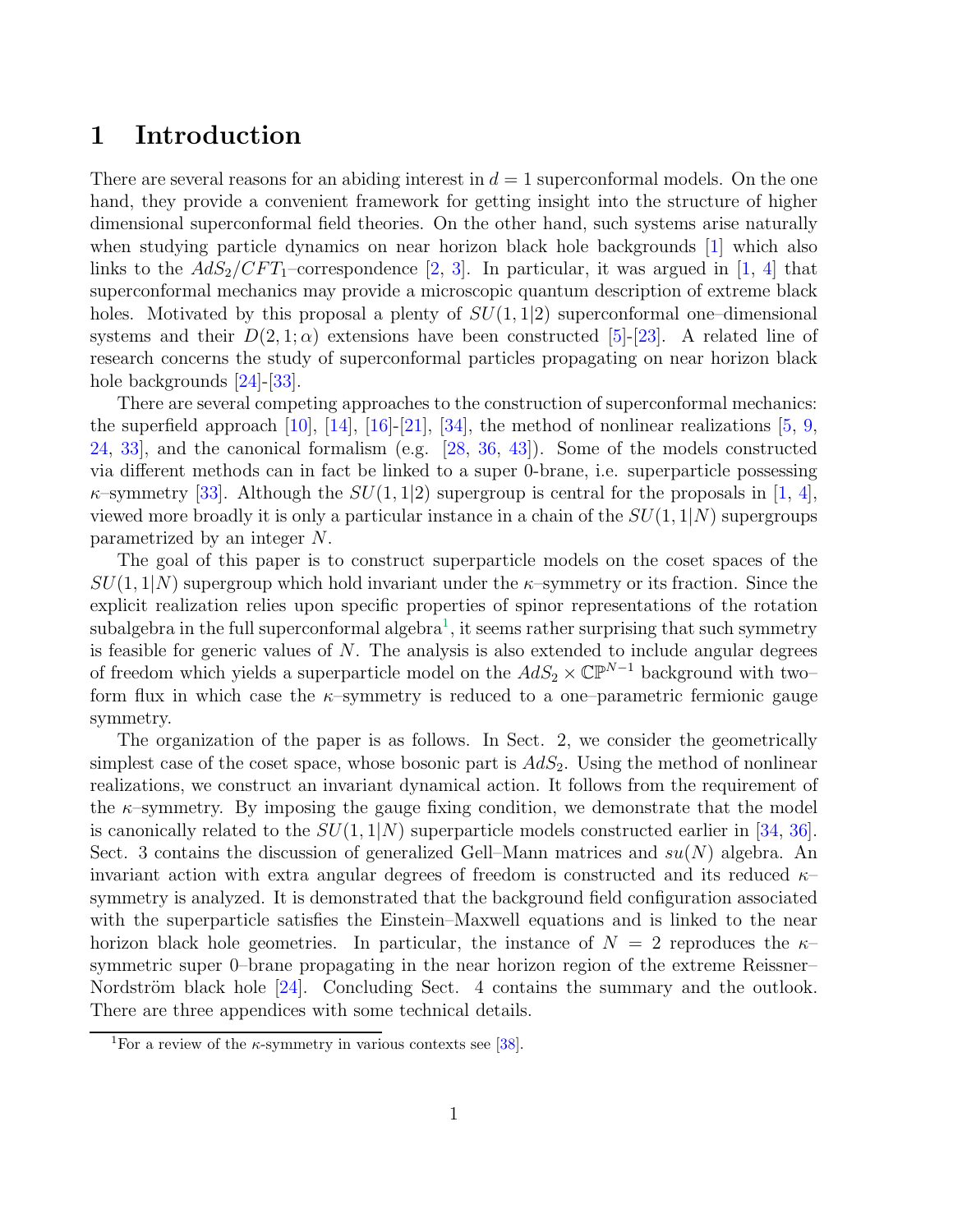### 2  $SU(1,1|N)$  superparticle on  $AdS<sub>2</sub>$  background

#### 2.1 Invariant action and  $\kappa$ -symmetry

Consider the supercoset space  $G/H$ , where  $G = SU(1, 1|N)$  with the structure relation given in Eq.  $(A.1)$  of Appendix A, and the stability subgroup H generated by the set of operators  $\{D, J_a, M\}$ . Bosonic part of this superspace is  $AdS_2$ . The Lie superalgebra valued MC one–forms are defined by the conventional relation

$$
\tilde{G}^{-1}d\tilde{G} = HL_H + KL_K + DL_D + L_aJ_a + ML_M + i(L_QQ + \bar{Q}L_{\bar{Q}} + L_SS + \bar{S}L_{\bar{S}}),
$$
(1)

where G is an element of  $G/H$ . Here and in what follows we omit indices belonging to the fundamental representation of  $su(N)$  algebra for fermionic one–forms and assume the summation over repeated indices, i.e.  $L_{Q}Q = (L_{Q})^{j}Q_{j}$ . Given the MC one-form, our goal is to construct an invariant action which enjoys the  $\kappa$ -symmetry.

It turns out that the presence of the fermionic generators does not affect the structure of the transformations which hold the same as in the case of the pure bosonic subalgebra. One can show [\[33\]](#page-16-0) that the only invariant bilinear form is  $L_H L_K$ , which will be used below for constructing the kinetic term. Because the MC one–forms on the subgroup  $H$  transform as connections (see e.g. [\[39,](#page-16-5) [40\]](#page-16-6)), they can be used for building the Wess–Zumino (WZ) term [\[33\]](#page-16-0). More precisely, when the subgroup  $H$  decomposes into the product of an abelian group and some subgroup, the MC forms on this abelian subgroup transform as abelian connections. Hence, their linear combination fits for constructing an invariant action functional. For the case at hand there are two MC one–forms with this property:  $L_D$  and  $L_M$ . An invariant action on the coset space thus reads

<span id="page-2-1"></span>
$$
S = -m \int \sqrt{4L_H L_K} - \int (aL_D - bL_M), \tag{2}
$$

where  $m$ ,  $a$  and  $b$  are constant parameters.

A conventional way to ensure that a model under consideration possess the  $\kappa$ -symmetry relies upon a technically convenient representation for variations of the MC one–forms. In Appendix A we expose such variations for the bosonic MC one–forms. Besides, the  $\kappa$ – symmetry requires vanishing of the bosonic variations (see e.g. [\[41\]](#page-16-7))

$$
[\delta x_H] = [\delta x_K] = 0. \tag{3}
$$

Taking into account this condition and using [\(A.5\)](#page-12-0), variation of the action can be brought to the form

<span id="page-2-0"></span>
$$
\delta_{\kappa}S = 2i \int \left\{ m \sqrt{\frac{L_H}{L_K}} [\delta \eta] - [\delta \psi] \left( a - ib \frac{N - 2}{2N} \right) \right\} L_{\bar{S}}
$$

$$
+ 2i \int \left\{ m \sqrt{\frac{L_K}{L_H}} [\delta \psi] - [\delta \eta] \left( a + ib \frac{N - 2}{2N} \right) \right\} L_{\bar{Q}} + c.c.,
$$

$$
\tag{4}
$$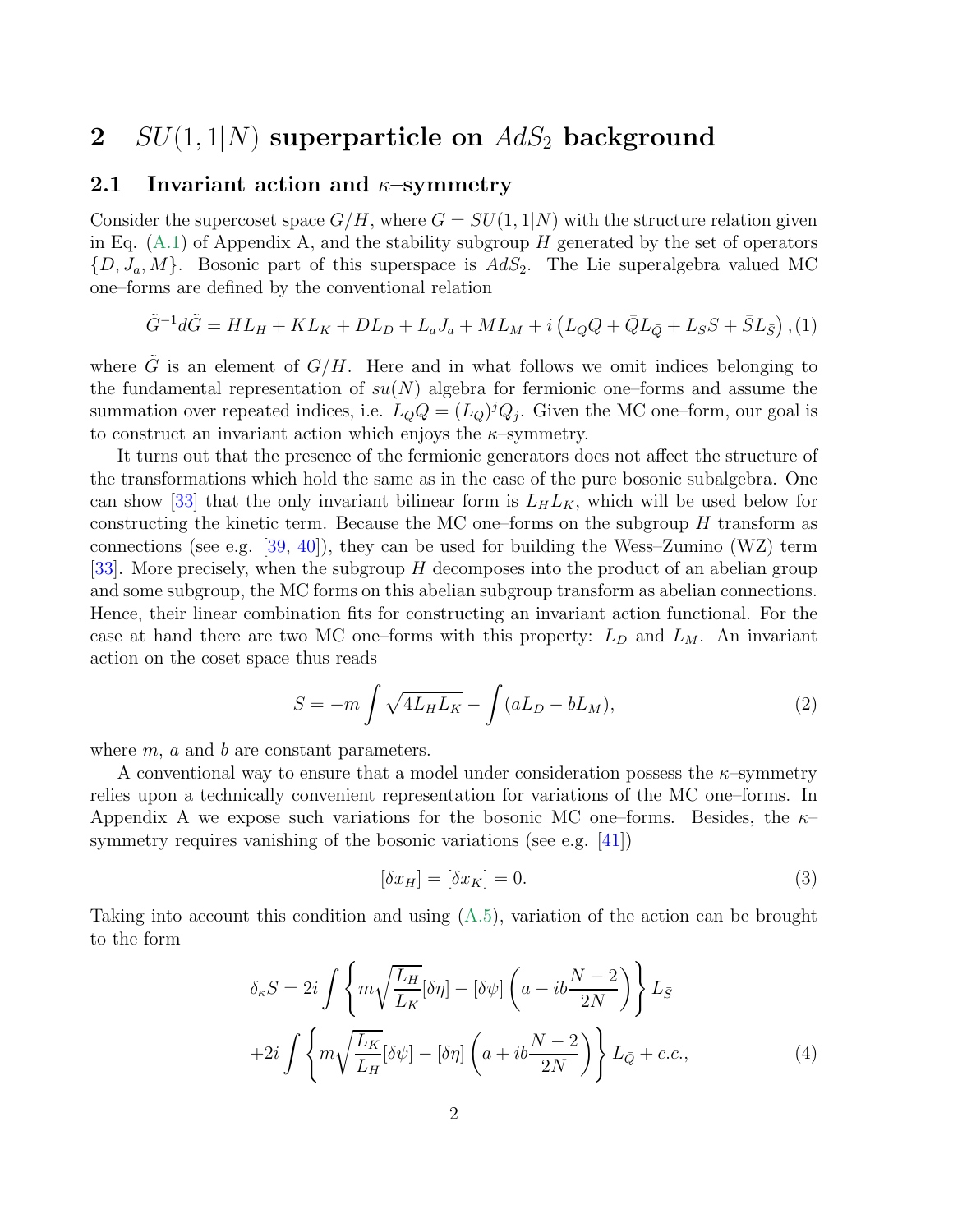where the boundary terms  $d[\delta x_D]$  and  $d[\delta x_M]$  have been discarded. Demanding [\(4\)](#page-2-0) to vanish, one obtains a system of linear algebraic equations on  $[\delta\psi]$ ,  $[\delta\eta]$  and their conjugates, which yields

$$
m^2 = a^2 + \left(\frac{N-2}{2N}\right)^2 b^2.
$$
 (5)

#### 2.2 Explicit form of the action

In order to construct the action functional in explicit form, let us define a coset space element

$$
\tilde{G} = e^{tH} e^{zK} e^{i(\psi Q + \bar{Q}\bar{\psi})} e^{i(\eta S + \bar{S}\bar{\eta})}.
$$
\n(6)

As is known [\[38\]](#page-16-4), the  $\kappa$ -symmetry reduces the number of fermionic dynamical degrees of freedom by half. It proves convenient to choose the gauge fixing condition in the form <sup>[2](#page-3-0)</sup>

<span id="page-3-1"></span>
$$
\eta = \bar{\eta} = 0. \tag{7}
$$

As the next step, we construct the MC one–forms

$$
L_H = dt - i(\psi d\bar{\psi} - d\psi \bar{\psi}) + L_K(\psi \bar{\psi})^2,
$$
  
\n
$$
L_K = z^2 dt + dz, \qquad L_D = 2z dt, \qquad L_M = -\frac{N-2}{N} L_K \psi \bar{\psi}.
$$
 (8)

For what follows it proves convenient to redefine the coordinates

<span id="page-3-2"></span>
$$
t \to t + \frac{1}{z}, \qquad \psi \to \frac{\psi}{z}, \qquad \bar{\psi} \to \frac{\bar{\psi}}{z}, \tag{9}
$$

which bring the action [\(2\)](#page-2-1) to the form

$$
S = -2m \int \sqrt{z^2 - \dot{z} - i(\psi \dot{\bar{\psi}} - \dot{\psi} \bar{\psi}) + (\psi \bar{\psi})^2} - 2za - b \frac{N - 2}{N} \psi \bar{\psi}.
$$
 (10)

To better understand the structure of the model, let us consider it in the canonical formalism. The Hamiltonian reads

$$
H = \frac{m^2}{p_z} + z^2 p_z + 2za + p_z(\psi \bar{\psi})^2 + b \frac{N-2}{N} \psi \bar{\psi}, \tag{11}
$$

where  $p<sub>z</sub>$  is the momentum canonically conjugate to the bosonic variable z. Fermionic canonical momenta  $p_{\psi}$  and  $p_{\bar{\psi}}$  defined with the use of the right derivatives lead to the second class constraints

$$
p_{\psi} - ip_z \bar{\psi} = 0, \qquad p_{\bar{\psi}} - ip_z \psi = 0.
$$
 (12)

<span id="page-3-0"></span><sup>&</sup>lt;sup>2</sup>There is a subtlety in consistent choosing the gauge fixing condition for the  $\kappa$ -symmetry in a way compatible with static solutions  $[42]$ . It can be verfied that the gauge fixing condition [\(7\)](#page-3-1) is an appropriate one and can be used without loss of generality.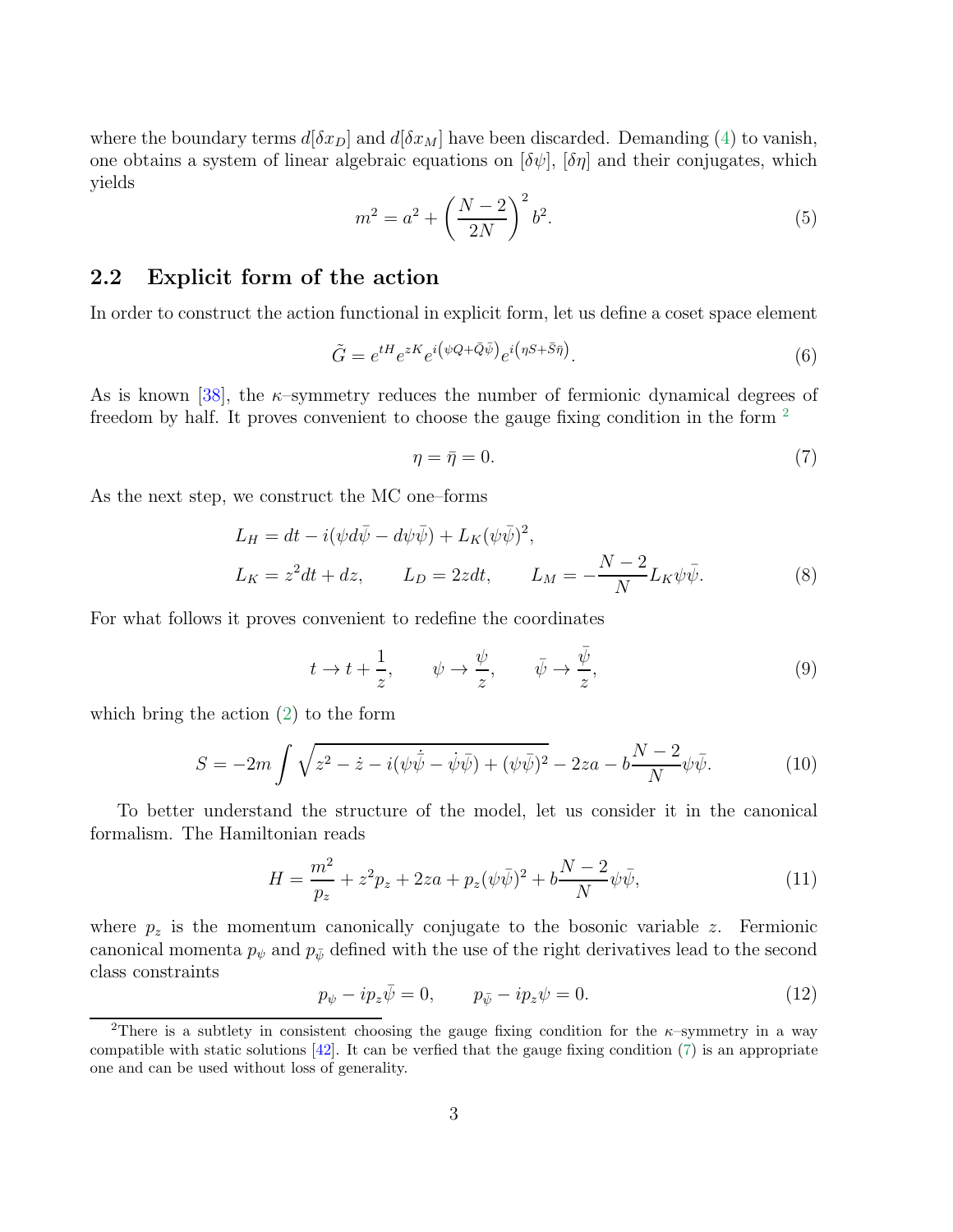In order to put the Hamiltonian into the standard conformal mechanics form, let us implement the canonical transformation [\[33\]](#page-16-0)

$$
\psi \to \frac{\psi}{\sqrt{2p_z}}, \qquad p_{\psi} \to \sqrt{2p_z}p_{\psi}, \tag{13}
$$

along with

$$
z \to -\frac{p}{x} - \frac{2a}{x^2}, \qquad p_z \to \frac{x^2}{2}.
$$
 (14)

Then the Hamiltonian and the constraints take the form

<span id="page-4-0"></span>
$$
H = \frac{p^2}{2} + \frac{b^2}{x^2} \left(\frac{N-2}{N}\right)^2 + \frac{2b}{x^2} \frac{N-2}{N} \psi \bar{\psi} + \frac{2}{x^2} (\psi \bar{\psi})^2,
$$
  
\n
$$
p_{\psi} - \frac{i}{2} \bar{\psi} = 0, \qquad p_{\bar{\psi}} - \frac{i}{2} \psi = 0.
$$
 (15)

This is an  $SU(1,1/N)$  supersymmetric extension of the standard conformal mechanics. It should be noted that the original action [\(10\)](#page-3-2) involved two independent parameters, while, as a result of the canonical redefinition, the final Hamiltonian depends only on one. One can verify that the Hamiltonian and constraints [\(15\)](#page-4-0) reproduce the one–particle model of the  $SU(1, 1/N)$  superconformal mechanics in [\[36\]](#page-16-2). Turning to the Lagrangian formalism, our model links to the superparticle constructed within the superfield formalism in pioneering work [\[34\]](#page-16-1). Note that the symmetry structure prompts one to suggest that there should be a relation between these models and a superparticle in the Lobachevsky space [\[43\]](#page-16-3).

### 3 Incorporating angular degrees of freedom

#### 3.1 Generalized Gell–Mann matrices and  $su(N)$  algebra

In order to generalize our superparticle model by extending it with angular degrees of freedom, it proves convenient to use the fundamental representation matrices given in the bra–ket notations (see e.g. [\[44\]](#page-16-9)). Let us split the set of  $(N^2 - 1)$  traceless hermitian matrices  $\lambda_a$  in three subsets  $\{T^+_{jk}, T^-_{jk}, \Lambda_l\}$  such that

•  $N(N-1)/2$  symmetric matrices

<span id="page-4-2"></span>
$$
T_{jk}^{+} = |j\rangle\langle k| + |k\rangle\langle j|, \qquad j, k = 1, \dots, N, \quad j \neq k,
$$
\n(16)

•  $N(N-1)/2$  antisymmetric matrices

<span id="page-4-1"></span>
$$
T_{jk}^- = -i |j\rangle \langle k| + i |k\rangle \langle j|, \qquad j, k = 1, \dots, N,
$$
\n(17)

•  $(N-1)$  traceless diagonal matrices

$$
\Lambda_l = \sqrt{\frac{2}{l(l+1)}} \left( \sum_{j=1}^l |j\rangle\langle j| - l|l+1\rangle\langle l+1| \right), \qquad l = 1, \dots, N-1. \tag{18}
$$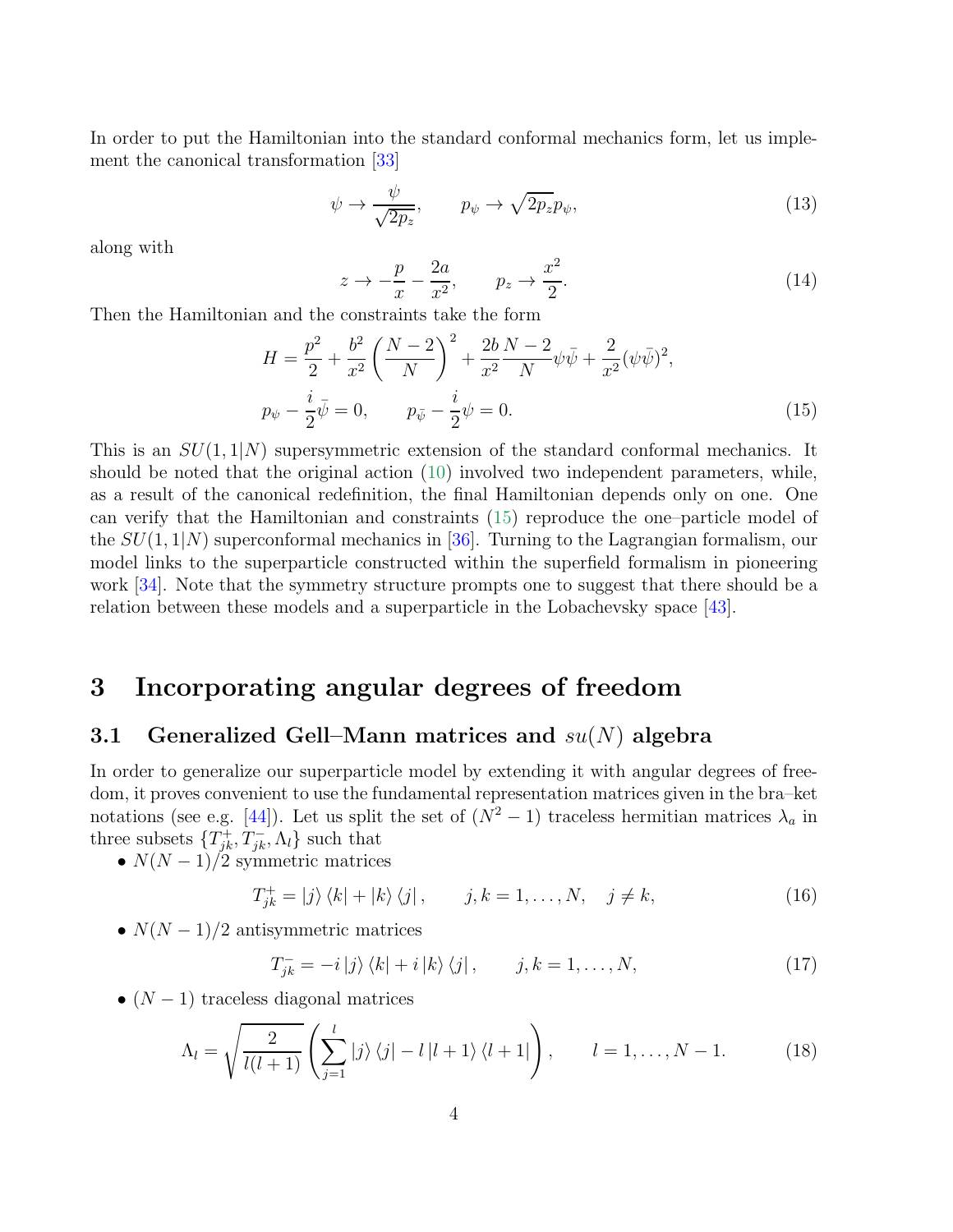Using the bra–ket notations it is easy to establish the structure relations of  $su(N)$ . The set of antisymmetric matrices  $T^-$  defines the  $so(N)$  subalgebra

<span id="page-5-1"></span>
$$
[T_{jk}^-, T_{pq}^-] = i \left( T_{jp}^- \delta_{kq} - T_{jq}^- \delta_{kp} - T_{kp}^- \delta_{jq} + T_{kq}^- \delta_{jp} \right). \tag{19}
$$

The commutator of  $T^+$  yields  $T^-$ 

<span id="page-5-0"></span>
$$
[T_{jk}^+, T_{pq}^+] = i \left( T_{jq}^- \delta_{kp} + T_{jp}^- \delta_{kq} + T_{kq}^- \delta_{jp} + T_{kp}^- \delta_{jq} \right), \qquad (20)
$$

while the mixed commutators read

$$
[T_{jk}^{+}, T_{pq}^{-}] = i \left( T_{jp}^{+} \delta_{kq} - T_{jq}^{+} \delta_{kp} - T_{kq}^{+} \delta_{jp} + T_{kp}^{+} \delta_{jq} \right) + 2i (\delta_{kq} \delta_{jp} - \delta_{jq} \delta_{kp}) \left( |j\rangle \left\langle j| - |k\rangle \left\langle k| \right. \right) \right). (21)
$$

Using the fact that [\(18\)](#page-4-1) along with the unity matrix define a basis in the space of diagonal  $N \times N$  matrices, one can establish the identity [\[44\]](#page-16-9)

$$
|j\rangle\langle j| = \frac{1}{N} - \sqrt{\frac{j-1}{2j}}\Lambda_{j-1} + \sum_{s=0}^{N-j-1} \frac{\Lambda_{j+s}}{\sqrt{2(j+s)(j+s+1)}}.
$$
 (22)

This allows one to rewrite the second term in [\(21\)](#page-5-0) in terms of the diagonal traceless matrices  $\Lambda_l$ 

$$
|j\rangle\langle j| - |k\rangle\langle k| = \sqrt{\frac{k-1}{2k}}\Lambda_{k-1} - \sqrt{\frac{j-1}{2j}}\Lambda_{j-1} + \sum_{s=j}^{k-1} \frac{\Lambda_s}{\sqrt{2s(s+1)}}, \qquad j < k. \tag{23}
$$

As the nest step, let us compute the commutator of  $\Lambda_l$  and  $T^{\pm}_{ik}$ jk

$$
\sqrt{\frac{l(l+1)}{2}}[\Lambda_l, T_{jk}^{\pm}] = \pm i \sum_{s=1}^l \left( T_{sk}^{\mp} \delta_{sj} \pm T_{sj}^{\mp} \delta_{sk} \right) \pm i T_{jk}^{\mp} \left( (k-1) \delta_{k,l+1} - (j-1) \delta_{j,l+1} \right). \tag{24}
$$

Finally, since  $\Lambda_l$  are diagonal matrices, their commutators vanish. To summarize, [\(19](#page-5-1)[-24\)](#page-5-2) define the structure relations of  $su(N)^3$  $su(N)^3$ .

In the basis chosen it is easy to extract the  $su(N-1)$  subalgebra. It is readily verified that the set of operators  $\{T^+_{mn}, T^-_{mn}, \Lambda_s\}$ , with  $m, n = 1, \ldots, N-1, s = 1, \ldots, N-2$  generates  $su(N-1)$ . For what follows it proves convenient to introduce the notation

<span id="page-5-4"></span><span id="page-5-2"></span>
$$
T_{mN}^{\pm} := T_m^{\pm}, \qquad m = 1, \dots, N - 1.
$$
 (25)

As demonstrated in Appendix A, the conventional  $su(N)$  commutation relations and [\(19](#page-5-1)[-24\)](#page-5-2) differ by a factor of  $2i$  on the right hand side. In what follows we assume that the duals to the generators  $T_{ij}^{\pm}$  and  $\Lambda_l$ , the MC one-forms  $L_{ij}^{\pm}$  and  $L_l$  obey the  $su(N)$  algebra in the standard form.

<span id="page-5-3"></span> $3$ As follows from  $(A.2)$ , in order to bring the commutation relations  $(19-24)$  $(19-24)$  to the standard form, one has to multiply each generator by  $-i/2$ .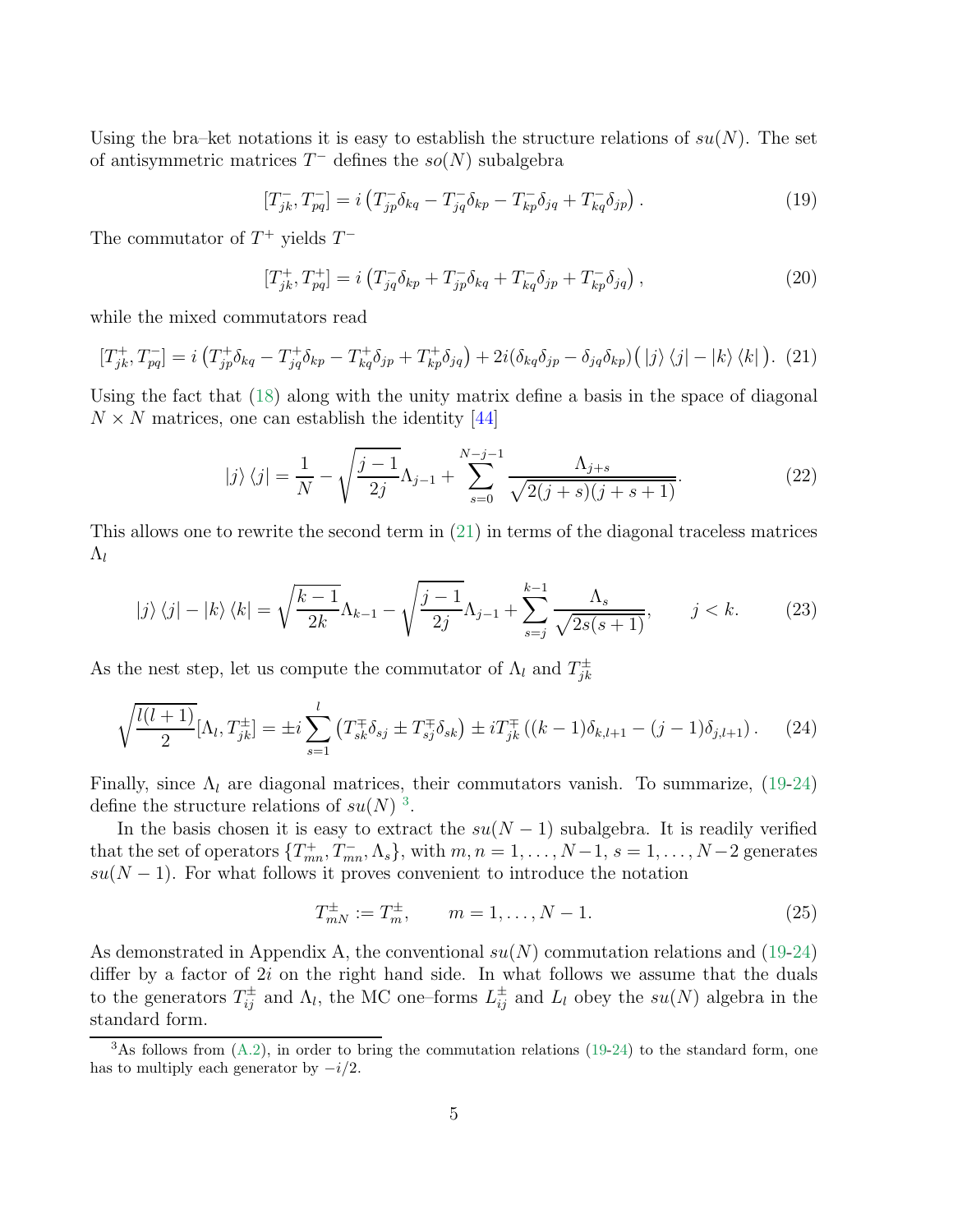#### 3.2 Invariant action

In this section we construct an invariant action on the coset space  $\frac{SU(1,1|N)}{SO(1,1)\times SU(N-1)\times [U(1)]^2}$ thus generalizing [\(2\)](#page-2-1) to include the angular degrees of freedom. As before, we assume that the first factor in the stability subgroup,  $SO(1,1)$ , is generated by the dilatation operator D. In accordance with the results of the previous section, we set the second factor to be generated by the operators  $\{T^+_{mn}, T^-_{mn}, \Lambda_s\}$ , where  $m, n = 1, \ldots, N-1, s = 1, \ldots, N-2$ . One copy of  $U(1)$  in the third factor corresponds to the operator  $\Lambda_{N-1}$ , while another to M. The remaining bosonic operators  $H, K, T_m^{\pm}$ , the fermions  $Q, S$  and their conjugate partners  $\overline{Q}$ ,  $\overline{S}$  generate supercoset space. Such a choice of the coset identifies the bosonic part with  $AdS_2 \times \mathbb{CP}^{N-1}$ , where  $\mathbb{CP}^{N-1}$  is the complex projective space  $\mathbb{CP}^{N-1} = \frac{SU(N)}{SU(N-1)\times U(1)}$ . Let us choose the following parametrization of the coset space

<span id="page-6-2"></span>
$$
\tilde{G} = e^{tH} e^{i(\psi Q + \bar{Q}\bar{\psi})} e^{zK} e^{i(\eta S + \bar{S}\bar{\eta})} u,
$$
\n(26)

where u is an element of  $\mathbb{CP}^{N-1}$  generated by  $T_m^{\pm}$ .

In order to construct an invariant action, one can use [\(2\)](#page-2-1) as an ansatz and extend it by angular degrees of freedom. The corresponding kinetic term can be build from the MC one–forms  $L_m^{\pm}$  associated with the generators  $T_m^{\pm}$  in [\(25\)](#page-5-4) (for  $N = 2$  see [\[33\]](#page-16-0))

<span id="page-6-3"></span><span id="page-6-0"></span>
$$
L_m^+ L_m^+ + L_m^- L_m^-.
$$
\n(27)

Recall that above we constructed the WZ–term using the MC one–forms which transform as abelian connections. In the present case, in addition to  $L_D$  and  $L_M$  one reveals  $L_{N-1}$ possessing the same property.

To summarize, the invariant action on the coset space reads

$$
S = -m \int \sqrt{4L_H L_K - L_m^+ L_m^+ - L_m^- L_m^-} - \int (aL_D - bL_M + cL_{N-1}), \tag{28}
$$

where  $m, a, b$  are c are constant parameters. This action describes a supersymmetric extension of a particle on the  $AdS_2 \times \mathbb{CP}^{N-1}$  background with two–form flux. Supersymmetric extensions of  $\mathbb{CP}^N$  mechanics were earlier studied in [\[35,](#page-16-10) [37\]](#page-16-11).

#### 3.3 Reduced  $\kappa$ -symmetry

The action functional [\(28\)](#page-6-0) generalizes the model [\(2\)](#page-2-1) which possesses the  $\kappa$ -symmetry. For  $N = 2$  it reproduces a super 0-brane model [\[24,](#page-15-1) [33\]](#page-16-0). Let us discuss the issue of the  $\kappa$ symmetry for  $N > 2$ . Varying the action [\(28\)](#page-6-0), setting

$$
[\delta x_H] = [\delta x_K] = [\delta \theta_m^{\pm}] = 0,\tag{29}
$$

and proceeding along the same lines as above, one obtains a system of the algebraic equations

<span id="page-6-1"></span>
$$
\frac{m\left(2iL_{H}[\delta\eta] + [\delta\psi]T_{m}^{+}L_{m}^{+} + [\delta\psi]T_{m}^{-}L_{m}^{-}\right)}{\sqrt{4L_{H}L_{K} - L_{m}^{+}L_{m}^{+} - L_{m}^{-}L_{m}^{-}}} - i[\delta\psi]\left(a - ib\frac{N-2}{2N} - ic\Lambda_{N-1}\right) = 0,
$$
\n
$$
\frac{m\left(2iL_{K}[\delta\psi] - [\delta\eta]T_{m}^{+}L_{m}^{+} - [\delta\eta]T_{m}^{-}L_{m}^{-}\right)}{\sqrt{4L_{H}L_{K} - L_{m}^{+}L_{m}^{+} - L_{m}^{-}L_{m}^{-}}} - i[\delta\eta]\left(a + ib\frac{N-2}{2N} + ic\Lambda_{N-1}\right) = 0, \quad (30)
$$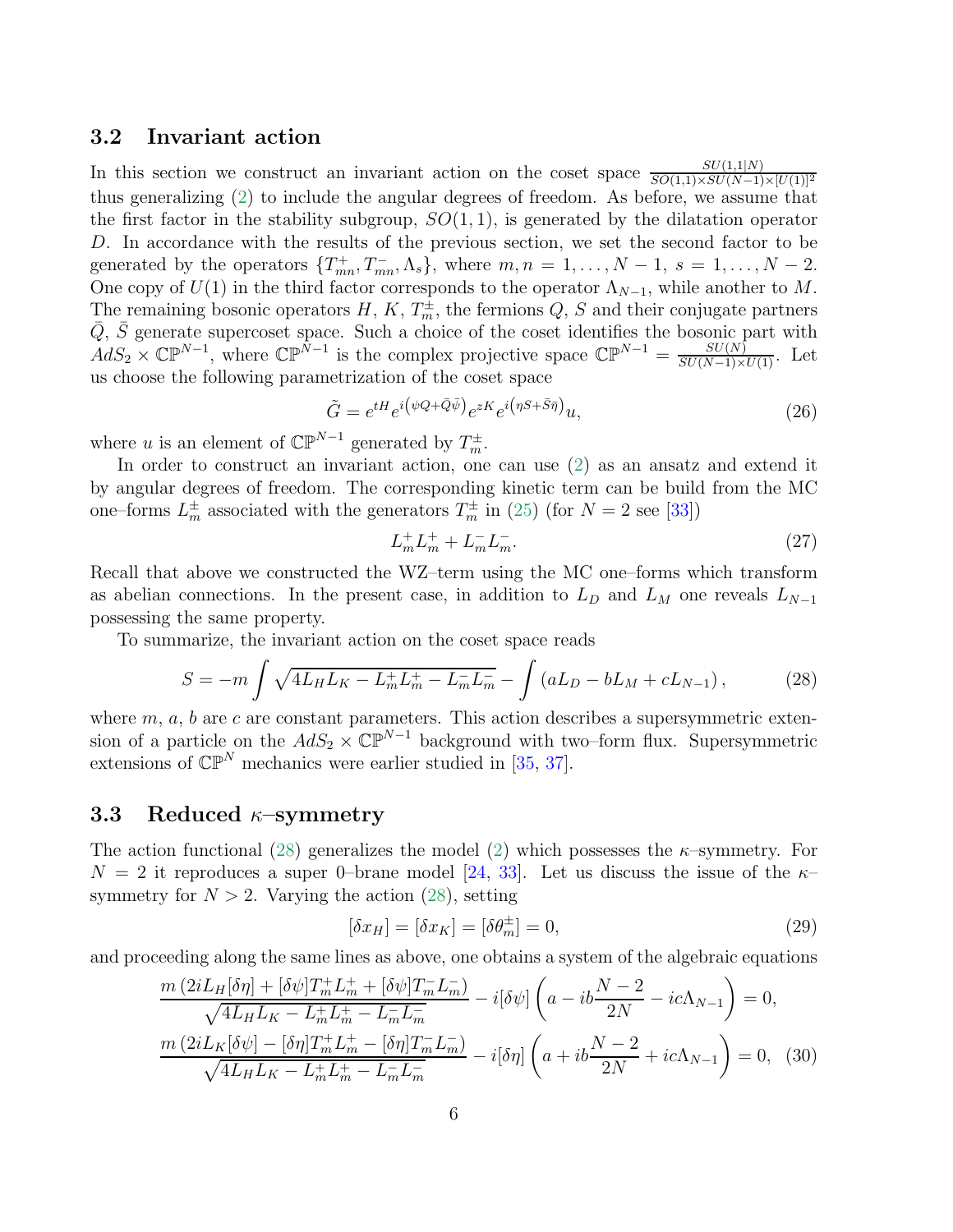as well as for the complex conjugate pair  $[\delta \bar{\psi}]$ ,  $[\delta \bar{\eta}]$ . In order to see if the system admits a solution, let us express  $[\delta \psi]$  from the second equation and substitute it into the first. This gives a linear equation on  $\delta \eta$  which decomposes into four independent linear equations. The first two of them are proportional to the contraction with the MC one–forms  $L_m^{\pm}$ 

$$
b\frac{N-2}{N}[\delta\eta]T_m^{\pm} + c[\delta\eta]\{\Lambda_{N-1}, T_m^{\pm}\} = 0,
$$
\n(31)

where curly bracket stands for the anticommutator. Taking into account the form of the matrices  $(25)$  in the bra–ket notations  $(16-18)$  $(16-18)$ , one can establish the identity

$$
\{\Lambda_{N-1}, T_m^{\pm}\} = -\sqrt{\frac{2}{N(N-1)}}(N-2)T_m^{\pm}.
$$
\n(32)

Hence, the constant parameters  $b$  and  $c$  should be related to each other

<span id="page-7-2"></span><span id="page-7-0"></span>
$$
b = c\sqrt{\frac{2N}{N-1}}.\tag{33}
$$

The next equation is proportional to the bilinear form  $L_H L_K$  and reads

$$
[\delta \eta] - \frac{[\delta \eta]}{m^2} \left( a^2 + b^2 \left( \frac{N-2}{2N} \right)^2 + c^2 \Lambda_{N-1}^2 + bc \frac{N-2}{N} \Lambda_{N-1} \right) = 0. \tag{34}
$$

Again, using the bra–ket notations one can find

$$
\Lambda_{N-1}^2 = \frac{2}{N(N-1)} \sum_{j=1}^{N-1} |j\rangle \langle j| + \frac{2(N-1)}{N} |N\rangle \langle N|.
$$
 (35)

In order to satisfy this equation with nontrivial c, either the first  $(N-1)$  components of  $[\delta \eta]$  should be vanishing or the last one. Both cases imply additional restrictions on the parameters. Assuming that [\(34\)](#page-7-0) holds, the last equation coming from [\(30\)](#page-6-1) reads

<span id="page-7-1"></span>
$$
\left[\delta\eta\right]\left(L_m^+T_m^+ + L_m^-T_m^-\right)\left(L_n^+T_n^+ + L_n^-T_n^-\right) - \left[\delta\eta\right]\left(L_m^+L_m^+ + L_m^-L_m^-\right) = 0. \tag{36}
$$

Computing the brackets one gets

<span id="page-7-3"></span>
$$
\{T_m^+, T_n^+\} = T_{mn}^+ + 2\delta_{mn} |N\rangle \langle N| \,, \qquad \{T_m^+, T_n^-\} = -T_{mn}^-.
$$
  

$$
\{T_m^-, T_n^-\} = T_{mn}^- + 2\delta_{mn} |N\rangle \langle N| \,, \qquad m, n = 1, \dots, N - 1.
$$
 (37)

Note that the matrices  $T_{mn}^{\pm}$  act in the  $(N-1)$ –dimensional space of vectors. It follows from [\(36\)](#page-7-1) that its solution cannot have the first  $(N-1)$  nontrivial components which leaves one with

$$
\langle \left[ \delta \eta \right] \right] = \kappa \langle N \vert \,, \tag{38}
$$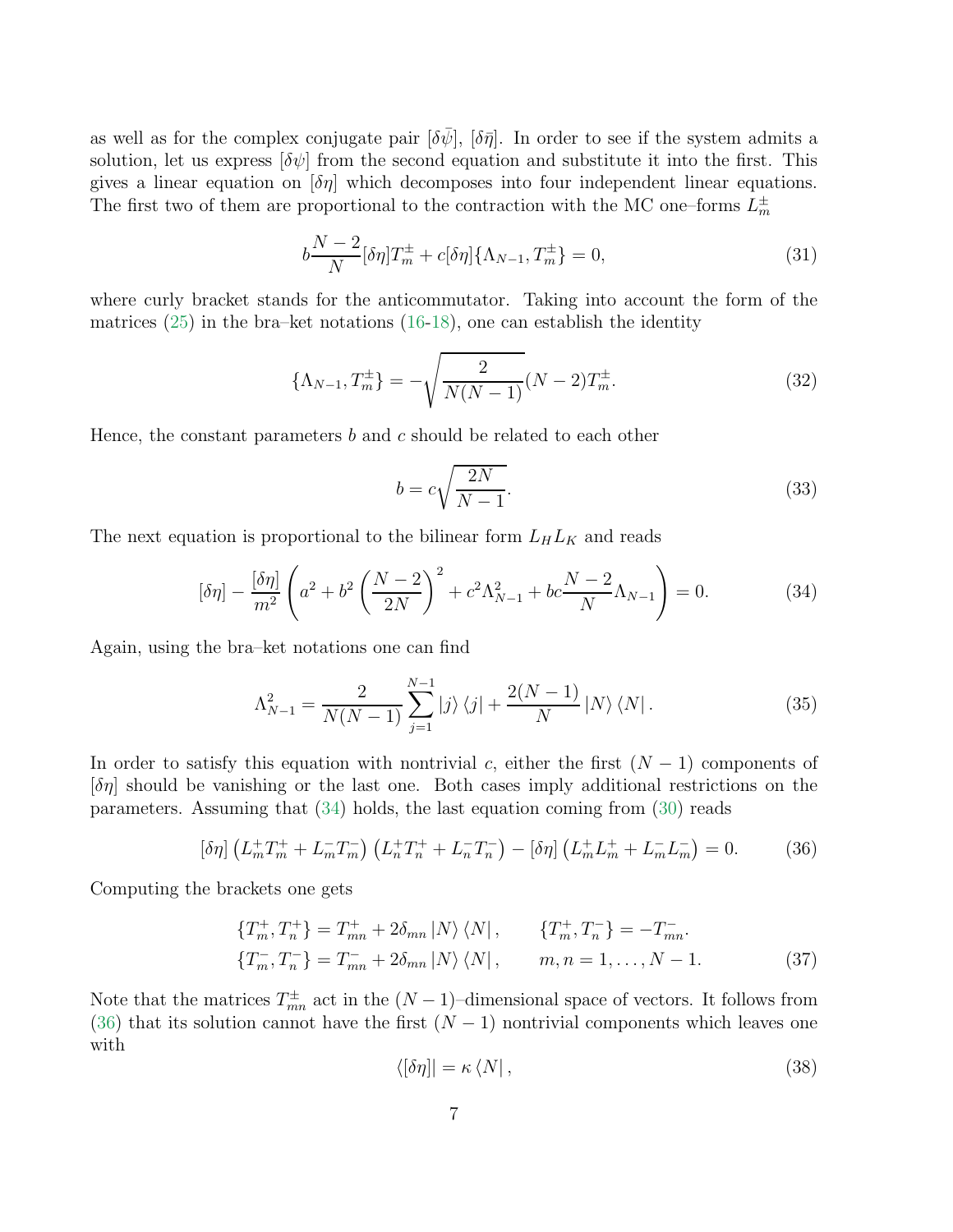where  $\kappa$  is an anticommuting single complex gauge parameter. In view of [\(34\)](#page-7-0) the additional restriction on the parameters, which was mentioned above, reads

<span id="page-8-0"></span>
$$
m^2 = a^2 + \frac{c^2 N}{2(N-1)}.
$$
\n(39)

To summarize, we conclude that the action [\(28\)](#page-6-0) possesses a reduced  $\kappa$ -symmetry with a single fermionic gauge parameter provided the restrictions [\(33\)](#page-7-2) and [\(39\)](#page-8-0) hold. Note that the case of  $N=2$  reveals a subtlety. For  $N=2$  the matrices  $T_{mn}^{\pm}$  in [\(37\)](#page-7-3) are vanishing and there exists a solution with two gauge parameters which yields the conventional  $\kappa$ –symmetry (see  $[24, 33]$  $[24, 33]$  $[24, 33]$ .

#### 3.4 Background geometry and bosonic part of the action

The MC one–forms used in the construction of the action [\(28\)](#page-6-0) are exposed in Appendix B. One can impose a gauge fixing condition by requiring the N-th component of the fermionic variables  $\eta$  and  $\bar{\eta}$  to be vanishing. The gauge fixed action has a complicated form and in what follows we focus on its bosonic part only.

Interestingly enough, the bosonic part of the action [\(28\)](#page-6-0) can be interpreted as a particle propagating in external gravitational and electromagnetic fields. In order to understand whether this field configuration satisfies the Einstein–Maxwell equations, let rewrite the metric in AdS–basis by making use of the coordinates redefinition

$$
t \to \frac{1}{2} \left( t + \frac{1}{r} \right), \qquad z \to r. \tag{40}
$$

In these coordinates the metric and the gauge field one–form read

<span id="page-8-2"></span>
$$
ds^{2} = \gamma^{2} \left( r^{2} dt^{2} - \frac{dr^{2}}{r^{2}} - L_{m}^{+} L_{m}^{+} - L_{m}^{-} L_{m}^{-} \right),
$$
  
\n
$$
A = \alpha r dt + \beta L_{N-1},
$$
\n(41)

where  $L_i^{\pm}$ ,  $L_{N-1}$  are the MC one–forms [\(B.1\)](#page-12-1) with the fermionic parts discarded, while  $\alpha$ ,  $\beta$ and  $\gamma$  are some constant parameters related to a, b and c in [\(28\)](#page-6-0). The metric above describes 2N–dimensional space  $AdS_2 \times \mathbb{CP}^{N-1}$ . The Maxwell two–form can be found by using the MC equations [\(A.4\)](#page-11-2) and the commutation relations [\(21\)](#page-5-0)

$$
F = -\alpha dt \wedge dr - \beta \sqrt{\frac{N}{2(N-1)}} L_m^+ \wedge L_m^-.
$$
 (42)

Let us prove that this two–form satisfies the Maxwell equations

<span id="page-8-1"></span>
$$
d * F = 0,\t\t(43)
$$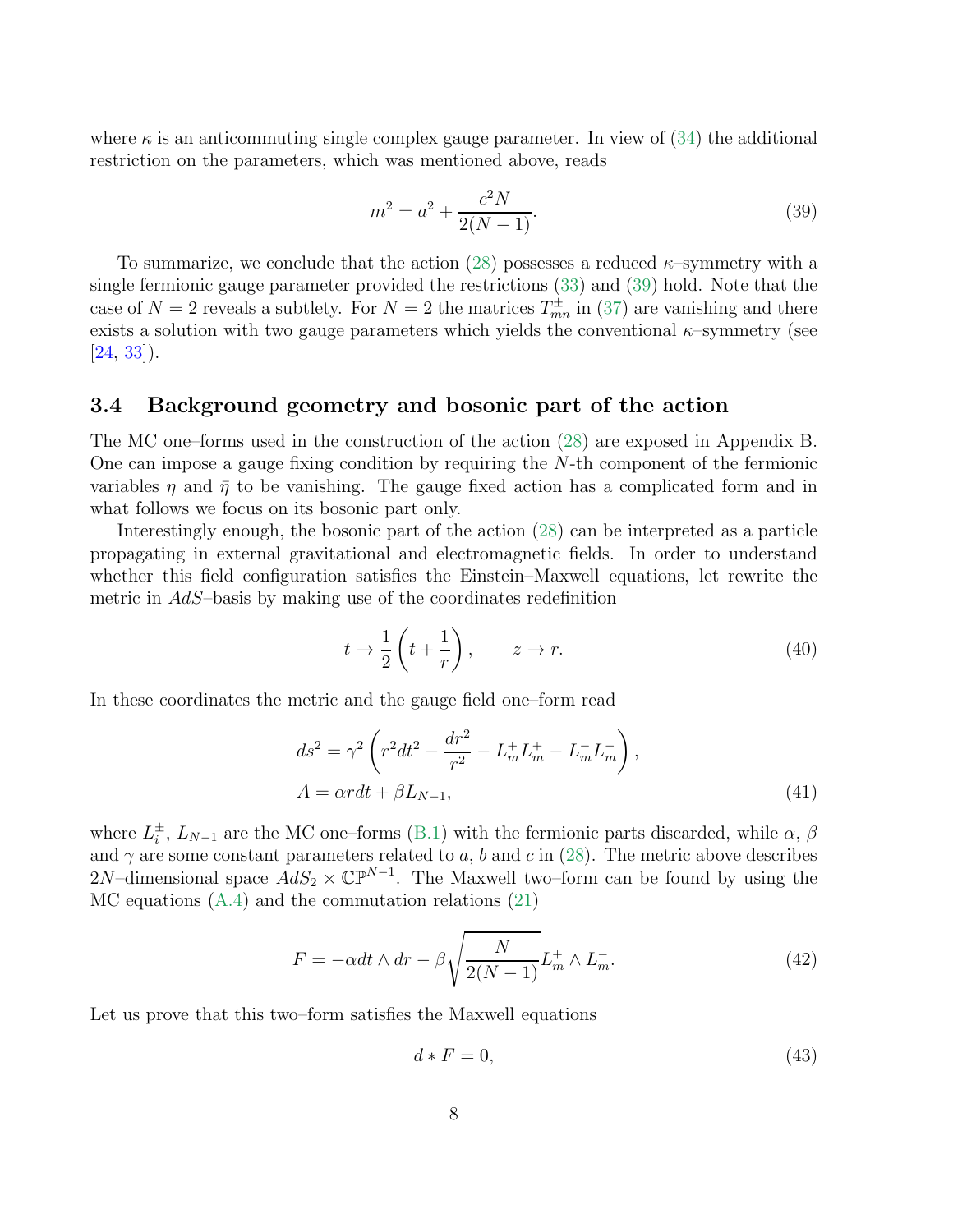where  $*$  is the Hodge dual operator. The dual form to the first term in  $(42)$  is proportional to the volume form on  $\mathbb{CP}^{N-1}$  and hence it is closed. The Hodge dual of the second term is proportional to the exterior product of  $dt \wedge dr$  and the linear combination of  $2(N-2)$ -forms on  $\mathbb{CP}^{N-1}$ . Clearly, the first term of this product is closed. In order to prove that the linear combination is closed as well, one has to use the MC equations

$$
dL_m^{\pm} = L_{mq}^{\pm} \wedge L_q^{-} \pm L_{mq}^{\mp} \wedge L_q^{+} \pm \sum_{l=m}^{N-1} \sqrt{\frac{1}{2l(l+1)}} L_l \wedge L_m^{\mp}
$$
  

$$
\mp \sqrt{\frac{m-1}{2m}} L_{m-1} \wedge L_m^{\mp} \pm \sqrt{\frac{N-1}{2N}} L_{N-1} \wedge L_m^{\mp}.
$$
 (44)

From these equations one concludes that [\(42\)](#page-8-1) satisfies the Maxwell equations without imposing any restrictions on the constant parameters  $\alpha$  and  $\beta$ .

It proves convenient to analyze the Einstein equations in tetrad formalism. In Appendix B the geometrical characteristics of  $\mathbb{CP}^{N-1}$  are given. Using those results one can verify that the Einstein equations

$$
R_{ab} - \frac{R}{2} \eta_{ab} - 2 \left( F_{ac} F_{bc} - \frac{1}{4} F^2 \right) = 0, \tag{45}
$$

where  $\eta_{ab}$  is an 2N–dimensional Minkowski metric, hold provided the constant parameters obey the restrictions

$$
\frac{\gamma^2}{2}(N+2) = 2\alpha^2 + \frac{\beta^2 N}{N-1},
$$
  

$$
\gamma^2 (1 + (N-2)(N+1)) = \alpha^2 + \beta^2 \frac{N}{2}.
$$
 (46)

Notice that the case of  $N = 2$  reveals a subtlety. The two equations above reduce to  $\gamma^2 = \alpha^2 + \beta^2$  and the resulting solution [\(41\)](#page-8-2) describes the near horizon region of the extreme Reissner–Nordström black hole  $[24, 33]$  $[24, 33]$ . It is natural to wonder whether the geometries associated with the  $N > 2$  models are linked to black hole configurations as well. Recall that  $(2N-1)$ –dimensional sphere can be presented as a Hopf fibration over  $\mathbb{CP}^{N-1}$  and the corresponding metric reads (see e.g. Appendix B of [\[45\]](#page-16-12))

$$
d\Omega_{2N-1}^2 = L_m^+ L_m^+ + L_m^- L_m^- + (d\psi + L_{N-1})^2. \tag{47}
$$

Geometry in the near horizon region of a generic spherically symmetric charged black hole solution is represented by a product of  $AdS_2$  and a sphere. On can verify that in an odd– dimensional space this geometry can be reduced in the  $\psi$  direction thus giving the configuration of fields [\(41\)](#page-8-2). For a particle propagating on such background, the only effect of this reduction is the fixation of the momentum conjugate to the coordinate  $\psi$ . The above reasoning suggests that the bosonic part of the action [\(28\)](#page-6-0) describes a particle in the near horizon region of a spherically symmetric black hole with the fixed canonical momentum  $p_{\psi}$ .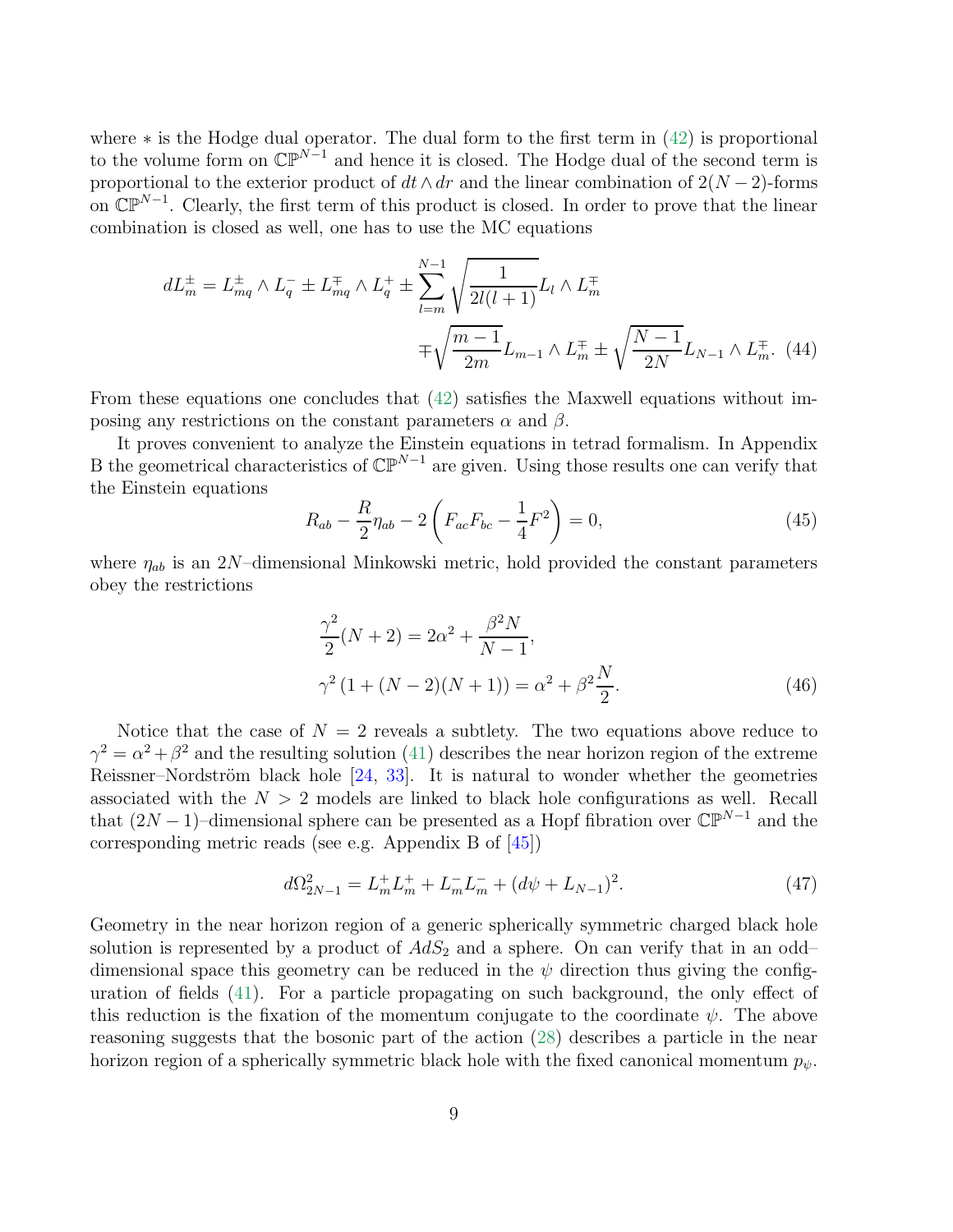# 4 Conclusion

To summarize, within the framework of the method of nonlinear realizations the  $SU(1, 1|N)$ – invariant particle models have been constructed. Our consideration was primarily focused on the two different coset spaces of  $SU(1, 1|N)$  supergroup. First we defined the coset superspace with the bosonic part represented by  $AdS_2$  and built a superparticle on it possessing the  $\kappa$ -symmetry. Having fixed the gauge, we demonstrated that it is canonically equivalent to the superparticle models of [\[34,](#page-16-1) [36\]](#page-16-2). Then we incorporated angular degrees of freedom into the scheme which originated from the  $SU(N)$  subgroup. The resulting model describes a supersymmetric extension of a particle on  $AdS_2 \times \mathbb{CP}^{N-1}$  space. The particular case of  $N = 2$  corresponds to the super 0–brane propagating in the near horizon region of the Reissner–Nordström black hole [\[24,](#page-15-1) [33\]](#page-16-0). It was shown that for  $N > 2$  the  $\kappa$ –symmetry reduces to a one-parametric fermionic gauge symmetry. This correlates with the analysis in [\[36\]](#page-16-2). The authors of [\[36\]](#page-16-2) encountered a problem in constructing an  $SU(1, 1/N)$  superparticle with angular variables within the canonical formalism. Our analysis suggests that in order to realize  $SU(1, 1|N)$  symmetry for  $N > 2$  one has to introduce more fermionic dynamical degrees of freedom. To fully resolve this it seems natural to work within the superfield formalism.

The bosonic part of the action with angular degrees of freedom was shown to be related to the near horizon black hole geometries with the spherical symmetry. As it is known, the symmetry group of the near horizon Myers-Perry black hole with equal rotating parameters is  $SO(1, 2) \times SU(N)$ . It would be interesting to study a possible link between the superparticles in this work and those geometries.

# Acknowledgements

This work was supported by the Tomsk Polytechnic University competitiveness enhancement program, the RF Presidential grant MK-2101.2017.2 and the RFBR grant 18-52-05002.

# A  $su(1,1|N)$  superalgebra

In this work we use the notations in [\[36\]](#page-16-2) for the structure relations of the superalgebra  $su(1,1|N)$ 

$$
[H, D] = H,
$$
  
\n
$$
[D, K] = K,
$$
  
\n
$$
[D, Q_j] = -\frac{1}{2}Q_j,
$$
  
\n
$$
[H, K] = 2D,
$$
  
\n
$$
[J_a, J_b] = f_{abc}J_c,
$$
  
\n
$$
[D, S_j] = \frac{1}{2}S_j,
$$
  
\n
$$
[K, Q_j] = S_\alpha,
$$
  
\n
$$
[H, S_j] = -Q_j,
$$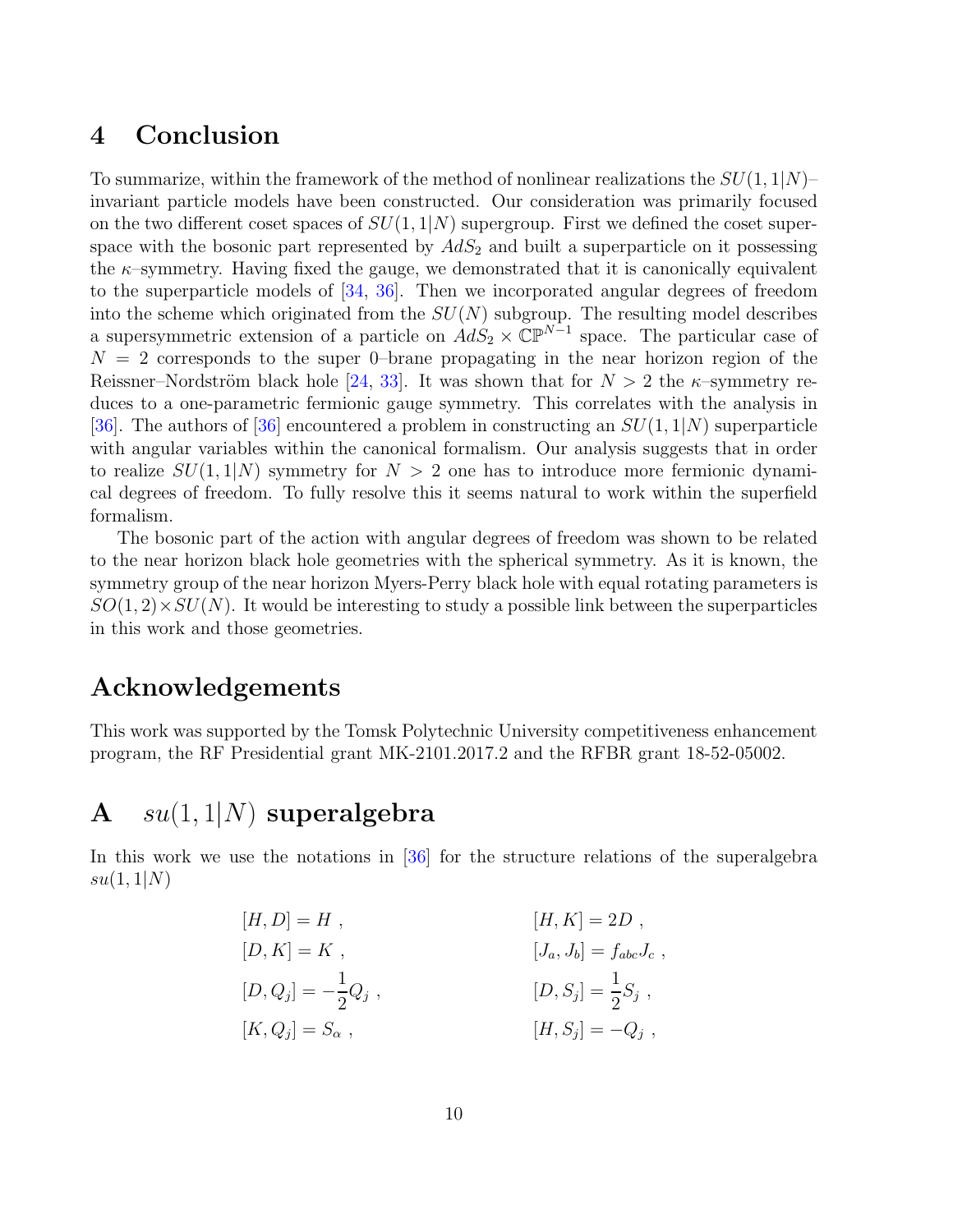$$
[J_a, Q_j] = \frac{i}{2} (\lambda_a)_j^k Q_k , \qquad [J_a, S_j] = \frac{i}{2} (\lambda_a)_j^k S_k ,
$$
  
\n
$$
[D, \bar{Q}^j] = -\frac{1}{2} \bar{Q}^j , \qquad [D, \bar{S}^j] = \frac{1}{2} \bar{S}^j ,
$$
  
\n
$$
[K, \bar{Q}^j] = \bar{S}^j , \qquad [H, \bar{S}^j] = -\bar{Q}^j ,
$$
  
\n
$$
[J_a, \bar{Q}^j] = -\frac{i}{2} \bar{Q}^k (\lambda_a)_k^j , \qquad [J_a, \bar{S}^j] = -\frac{i}{2} \bar{S}^k (\lambda_a)_k^j
$$
  
\n
$$
[M, Q_j] = iQ_j , \qquad [M, \bar{Q}^j] = -i\bar{Q}^j ,
$$
  
\n
$$
[M, S_j] = iS_j , \qquad [M, \bar{S}^j] = -i\bar{S}^j ,
$$
  
\n
$$
\{Q_j, \bar{Q}^k\} = -2iH\delta_j^k , \qquad \{Q_j, \bar{S}^k\} = 2(\lambda_a)_j^k J_a + (2iD - \frac{N-2}{N}M) \delta_j^k ,
$$
  
\n
$$
\{S_j, \bar{S}^k\} = -2iK\delta_j^k , \qquad \{S_j, \bar{Q}^k\} = -2(\lambda_a)_j^k J_a + (2iD + \frac{N-2}{N}M) \delta_j^k .
$$
  
\n(A.1)

The bosonic part of the superlagebra is presented by a direct sum of the conformal algebra so(1, 2), generated by H, K, D, the R–symmetry subalgebra  $su(N)\oplus u(1)$ , which corresponds to the operators  $J_a$  and M. Matrices  $(\lambda_a)_j^k$  define fundamental representation of  $su(N)$ , i.e. they are hermitian traceless matrices of the dimension  $N \times N$ ,  $j, k = 1, ..., N$  which satisfy the commutation relations

<span id="page-11-1"></span><span id="page-11-0"></span>
$$
[\lambda_a, \lambda_b] = 2if_{abc}\lambda_c,\tag{A.2}
$$

where, as in  $(A.1)$ ,  $f_{abc}$  are totally antisymmetric structure constants of  $su(N)$ . The fermionic complex generators obey the conjugation rules

$$
Q_{\alpha}^{\dagger} = \bar{Q}^{\alpha}, \qquad S_{\alpha}^{\dagger} = \bar{S}^{\alpha}.
$$
\n(A.3)

For reader's convenience we display below the MC equations for the bosonic forms

<span id="page-11-2"></span>
$$
dL_H = -L_H \wedge L_D - 2iL_Q \wedge L_{\bar{Q}},
$$
  
\n
$$
dL_K = L_K \wedge L_D - 2iL_S \wedge L_{\bar{S}},
$$
  
\n
$$
dL_D = -2L_H \wedge L_K + 2i(L_Q \wedge L_{\bar{S}} + L_S \wedge L_{\bar{Q}}),
$$
  
\n
$$
dL_a = -\frac{1}{2} f_{abc} L_b \wedge L_c + 2(L_Q \lambda_a \wedge L_{\bar{S}} - L_S \lambda_a \wedge L_{\bar{Q}}),
$$
  
\n
$$
dL_M = \frac{N-2}{N} (L_S \wedge L_{\bar{Q}} - L_Q \wedge L_{\bar{S}}).
$$
\n(A.4)

Using these equations, variations of the MC one–forms can be put in the form

$$
\delta L_H = d[\delta x_H] + [\delta x_D]L_H - L_D[\delta x_H] - 2i([\delta \psi]L_{\bar{Q}} - L_Q[\delta \bar{\psi}]),
$$
  
\n
$$
\delta L_K = d[\delta x_K] - [\delta x_D]L_K + L_D[\delta x_K] - 2i([\delta \eta]L_{\bar{S}} - L_S[\delta \bar{\eta}]),
$$
  
\n
$$
\delta L_D = d[\delta x_D] - 2[\delta x_H]L_K + 2[\delta x_K]L_H + 2i([\delta \psi]L_{\bar{S}} - L_Q[\delta \bar{\eta}] + [\delta \eta]L_{\bar{Q}} - L_S[\delta \bar{\psi}]),
$$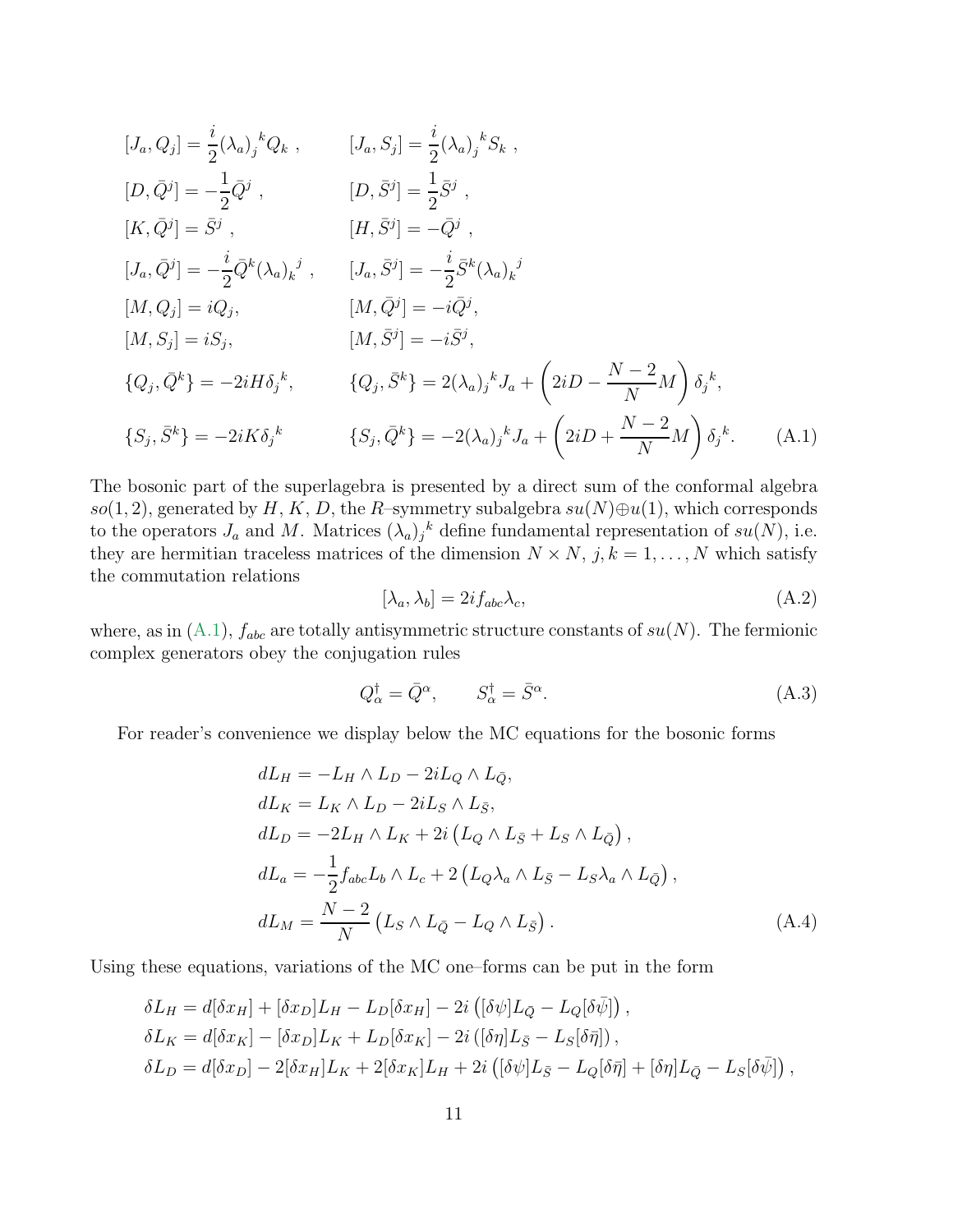<span id="page-12-0"></span>
$$
\delta L_a = d[\delta x_a] - f_{abc}[\delta x_b]L_c + 2(L_S\lambda_a[\delta \bar{\psi}] - [\delta \eta] \lambda_a L_{\bar{Q}} + [\delta \psi] \lambda_a L_{\bar{S}} - L_Q \lambda_a[\delta \bar{\eta}]),
$$
  

$$
\delta L_M = d[\delta x_M] + \frac{N-2}{N} ([\delta \eta] L_{\bar{Q}} - L_S[\delta \bar{\psi}] - [\delta \psi] L_{\bar{S}} + L_Q[\delta \bar{\eta}]), \tag{A.5}
$$

where, following [\[9\]](#page-14-5), we introduced the notation

$$
[\delta Z^A] = L^A{}_M \delta Z^M,\tag{A.6}
$$

for a MC one-form  $L^A = L^A{}_M dZ^M$ .

# B Bosonic MC one–forms incorporating angular variables

The bosonic MC one–forms for the coset element [\(26\)](#page-6-2) read

<span id="page-12-1"></span>
$$
L_H = Dt,
$$
  
\n
$$
L_K = z^2 Dt + dz + Dt(\eta \bar{\eta})^2 - 2\eta \bar{\eta} (d\psi \bar{\eta} + \eta d\bar{\psi}) - 2iz (d\psi \bar{\eta} - \eta d\bar{\psi}) - i(\eta d\bar{\eta} - d\eta \bar{\eta}),
$$
  
\n
$$
L_D = 2zDt + i(\eta d\bar{\psi} - d\psi \bar{\eta}),
$$
  
\n
$$
L_a = L_a^0 + 2Dt(\eta \lambda_b \bar{\eta})U_{ab} - 2 (d\psi \lambda_b \bar{\eta} + \eta \lambda_b d\bar{\psi}) U_{ab},
$$
  
\n
$$
L_M = \frac{N-2}{N} (d\psi \bar{\eta} + \eta d\bar{\psi} - \eta \bar{\eta} Dt), \qquad Dt = dt - i(\psi d\bar{\psi} - d\psi \bar{\psi}),
$$
\n(B.1)

where  $L_a^0$  are the bosonic MC one–forms on the coset space  $\frac{SU(N)}{SU(N-1)\times U(1)}$ 

$$
u^{-1}du = L_a^0 J_a,
$$
 (B.2)

and the matrix  $U_{ab}$  defines a group element of  $SU(N)$  in the adjoint representation

$$
u^{-1}J_a u = U_{ab}J_b.
$$
 (B.3)

When obtaining these equations, the identity

$$
\frac{1}{2}(\lambda_a)_\alpha{}^\beta(\lambda_a)_\gamma{}^\rho = -\frac{1}{N}\delta_\alpha{}^\beta\delta_\gamma{}^\rho + \delta_\gamma{}^\beta\delta_\alpha{}^\rho,\tag{B.4}
$$

proves to be helpful.

# C Curvature of  $\mathbb{CP}^{N-1}$

In this Appendix we compute the Ricci tensor and the scalar curvature for the metric on  $\mathbb{CP}^{N-1}$ . Note that the algebra  $su(N)$  can be written in the following form:

$$
[P_{\alpha}, P_{\beta}] = f_{\alpha\beta A} M_A, \qquad [P_{\alpha}, M_A] = f_{\alpha A\beta} P_{\beta}, \qquad [M_A, M_B] = f_{ABC} M_C, \tag{C.1}
$$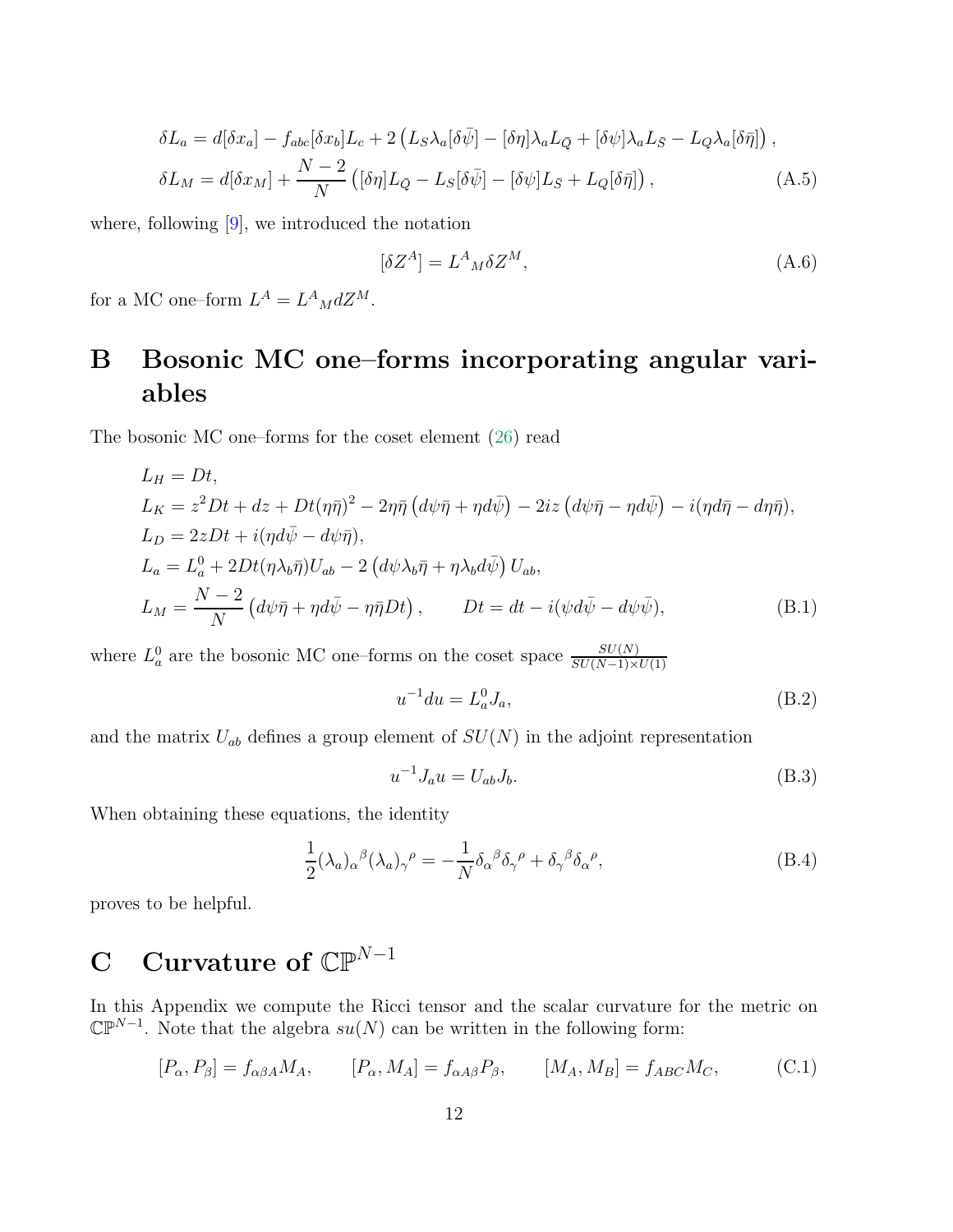where we denoted the stability subgroup generators  $T_{mn}^{\pm}$ ,  $\Lambda_l$  for  $m, n, l = 1, ..., N-1$  collectively by  $M_A$ , while the remaining operators by  $P_\alpha$ . Given the algebra, let us rewrite it in the dual form

<span id="page-13-1"></span>
$$
dL_{\alpha} + f_{\alpha\beta A}L_{\beta} \wedge L_{A} = 0,
$$
  

$$
dL_{A} + \frac{1}{2}f_{ABC}L_{B} \wedge L_{C} + \frac{1}{2}f_{A\alpha\beta}L_{\alpha} \wedge L_{\beta} = 0.
$$
 (C.2)

Let us define the invariant metric on  $\mathbb{CP}^{N-1}$  as a quadratic combination [\(27\)](#page-6-3) rewritten in the condensed notations

$$
ds^2 = L_{\alpha} L_{\alpha}.\tag{C.3}
$$

Without distinguishing upper and lower indices (which are all Euclidian), one then introduces the tetrad  $e^{\alpha} = L_{\alpha}$  and writes down the equation for the spin connection  $\omega^{\alpha\beta}$ 

$$
de^{\alpha} + \omega^{\alpha\beta} \wedge e^{\beta} = 0. \tag{C.4}
$$

Using the MC structure relations  $(C.2)$ , one finds

$$
\omega^{\alpha\beta} = -f^{\alpha\beta A} L_A. \tag{C.5}
$$

Substituting it into the equation defining the curvature two–form

$$
R^{\alpha\beta} = d\omega^{\alpha\beta} + \omega^{\alpha\gamma} \wedge \omega^{\gamma\beta},\tag{C.6}
$$

and using the Jacobi identity for the structure constants, one finds

$$
R^{\alpha\beta} = \frac{1}{2} f^{\alpha\beta A} f^{\gamma\delta A} L_{\gamma} \wedge L_{\delta}.
$$
 (C.7)

Taking into account the explicit form of the  $su(N)$  structure constants and using the equation above, one can find the Ricci tensor in the tetrad notation

$$
R_{\pm\pm} = \frac{N}{2} \delta_{\pm\pm}, \qquad R_{\bar{m}\bar{n}} = \frac{N}{2} \delta_{\bar{m}\bar{n}}, \tag{C.8}
$$

while the scalar curvature reads

$$
R = N(N-1). \tag{C.9}
$$

### <span id="page-13-0"></span>References

- [1] P. Claus, M. Derix, R. Kallosh, J. Kumar, P.K. Townsend, A. Van Proeyen, *Black holes and superconformal mechanics*, Phys. Rev. Lett. 81 (1998) 4553, hep-th/9804177.
- [2] M. Astorino, S. Cacciatori, D. Klemm, D. Zanon, AdS<sup>2</sup> *supergravity and superconformal quantum mechanics,* Annals Phys. 304 (2003) 128-144, hep-th/0212096.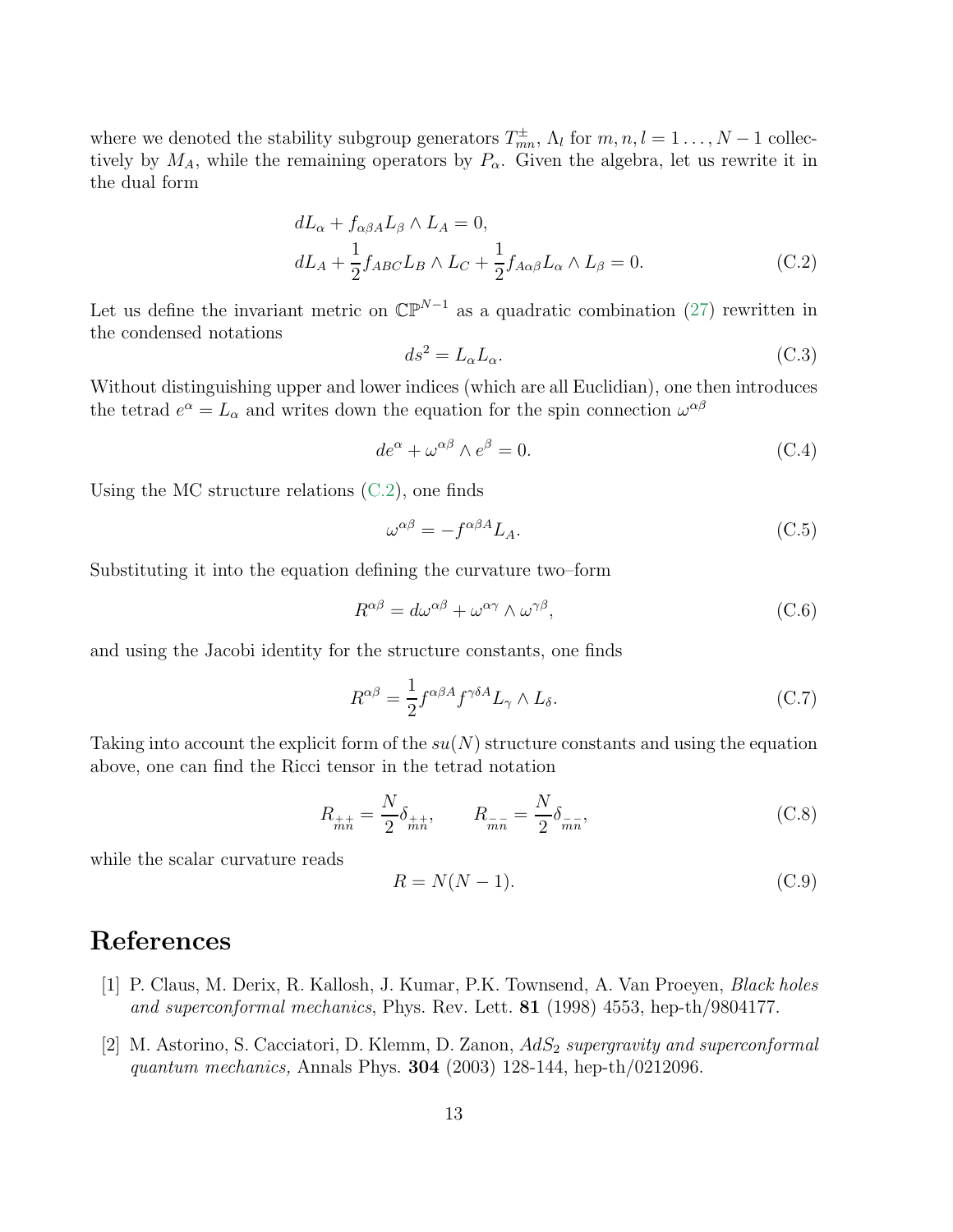- <span id="page-14-0"></span>[3] S. Cacciatori, D. Klemm, D. Zanon, w<sup>∞</sup> *algebras, conformal mechanics, and black holes*, Class. Quant. Grav. 17 (2000) 1731-1748, arXiv:hep-th/9910065.
- <span id="page-14-1"></span>[4] G. Gibbons, P. Townsend, *Black holes and Calogero models*, Phys. Lett. B 454 (1999) 187, hep-th/9812034.
- [5] J. de Azcarraga, J. Izquierdo, J. Perez Bueno , P. Townsend, *Superconformal mechanics and nonlinear realizations,* Phys. Rev. D 59 (1999) 084015, hep-th/9810230.
- [6] N. Wyllard, *(Super)conformal many body quantum mechanics with extended supersymmetry*, J. Math. Phys. 41 (2000) 2826, hep-th/9910160.
- [7] A. Galajinsky, *Comments on* N = 4 *superconformal extension of the Calogero model*, Mod. Phys. Lett. A 18 (2003) 1493, hep-th/0302156.
- [8] S. Bellucci, A. Galajinsky, E. Latini, *New insight into WDVV equation*, Phys. Rev. D 71 (2005) 044023, hep-th/0411232.
- <span id="page-14-5"></span>[9] A. Anabalon, J. Gomis, K. Kamimura, J. Zanelli, *N=4 superconformal mechanics as a non linear realization,* JHEP 0610 (2006) 068, hep-th/0607124.
- <span id="page-14-2"></span>[10] F. Delduc, E. Ivanov, *Gauging N=4 supersymmetric mechanics II: (1,4,3) models from the (4,4,0) ones*, Nucl. Phys. B 770 (2007) 179, hep-th/0611247.
- [11] S. Bellucci, S. Krivonos, A. Sutulin, N = 4 *supersymmetric 3-particles Calogero model*, Nucl. Phys. B 805 (2008), arXiv:0805.3480.
- [12] A. Galajinsky, O. Lechtenfeld, K. Polovnikov, *N=4 mechanics, WDVV equations and roots*, JHEP 0903 (2009) 113, arXiv:0802.4386.
- [13] S. Fedoruk, E. Ivanov, O. Lechtenfeld, *Supersymmetric Calogero models by gauging,* Phys. Rev. D 79 (2009) 105015, arXiv:0812.4276.
- <span id="page-14-3"></span>[14] S. Fedoruk, E. Ivanov, O. Lechtenfeld, *Superconformal mechanics*, J. Phys. A 45 (2012) 173001, arXiv:1112.1947.
- [15] N.B. Copland, Sung Moon Ko, J. Park, *Superconformal Yang-Mills quantum mechanics and Calogero model with*  $OSp(N|2, R)$  *symmetry,* JHEP 1207 (2012) 076, arXiv:1205.3869.
- <span id="page-14-4"></span>[16] E. Ivanov, S. Krivonos, O. Lechtenfeld, *New variant of* N = 4 *superconformal mechanics,* JHEP 0303 (2003) 014, hep-th/0212303.
- [17] E. Ivanov, S. Krivonos, J. Niederle, *Conformal and superconformal mechanics revisited,* Nucl.Phys. B 677 (2004) 485-500, hep-th/0210196.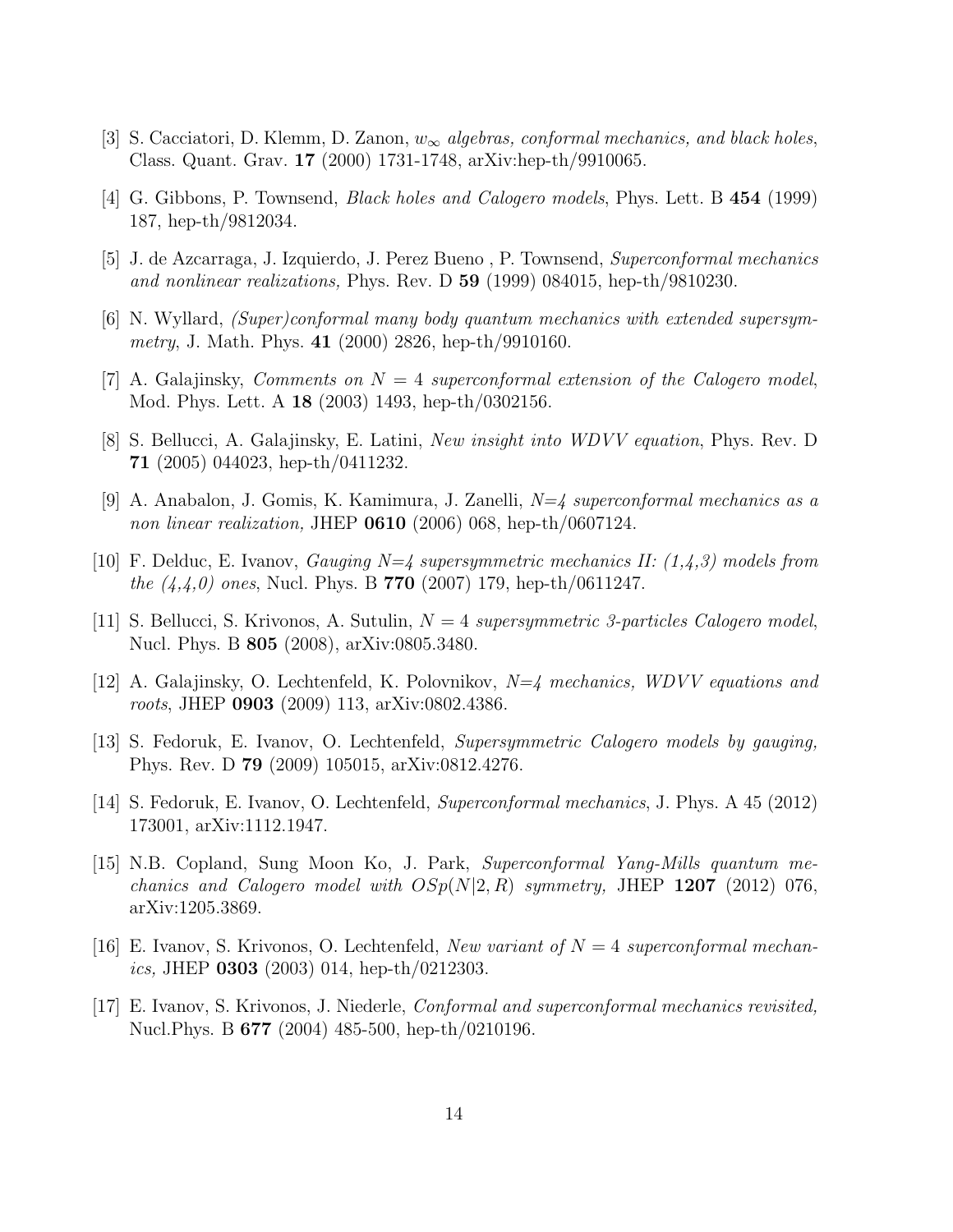- [18] E. Ivanov, S. Krivonos, O. Lechtenfeld, N = 4*,* d = 1 *supermultiplets from nonlinear realizations of*  $D(2, 1; \alpha)$ , Class.Quant.Grav. **21** (2004) 1031-1050, hep-th/0310299.
- [19] S. Bellucci, S. Krivonos, *Potentials in* N = 4 *superconformal mechanics,* Phys. Rev. D 80 (2009) 065022, arXiv:0905.4633.
- <span id="page-15-2"></span>[20] S. Fedoruk, E. Ivanov, O. Lechtenfeld, *New* D(2, 1; α) *mechanics with spin variables,* JHEP 1004 (2010) 129, arXiv:0912.3508.
- [21] S. Fedoruk, E. Ivanov, *New realizations of the supergroup*  $D(2,1;\alpha)$  *in*  $N=4$  *superconformal mechanics,* JHEP 1510 (2015) 087, arXiv:1507.08584.
- [22] N. Kozyrev, S. Krivonos, O. Lechtenfeld, A. Nersessian, A. Sutulin, *Curved Witten-Dijkgraaf-Verlinde-Verlinde equation and*  $N = 4$  *mechanics*, Phys. Rev. D 96 (2017) 101702, arXiv:1710.00884.
- <span id="page-15-1"></span><span id="page-15-0"></span>[23] N. Kozyrev, S. Krivonos, O. Lechtenfeld, A. Nersessian, A. Sutulin, N = 4 *supersymmetric mechanics on curved spaces*, arXiv:1711.08734.
- [24] J. Zhou, *Super 0-brane and GS superstring actions on*  $AdS_2 \times S^2$ , Nucl. Phys. B 559 (1999) 92, hep-th/9906013.
- [25] M. Kreuzer, J. Zhou, *Killing gauge for the 0–brane on*  $AdS_2 \times S^2$  coset superspace, Phys.Lett. B 472 (2000) 309-315, hep-th/9910067.
- [26] S. Bellucci, E. Ivanov, S. Krivonos, *AdS/CFT equivalence transformation*, Phys. Rev. D 66 (2002) 086001, hep-th/0206126.
- [27] S. Bellucci, A. Galajinsky, E. Ivanov, S. Krivonos,  $AdS_2/CFT_1$ , *canonical transformations and superconformal mechanics*, Phys.Lett. B 555 (2003) 99-106, hep-th/0212204.
- <span id="page-15-3"></span>[28] A. Galajinsky, *Particle dynamics on*  $AdS_2 \times S^2$  background with two-form flux, Phys.Rev. D 78 (2008) 044014, arXiv:0806.1629.
- [29] A. Galajinsky, *Particle dynamics near extreme Kerr throat and supersymmetry*, JHEP 1011 (2010) 126, arXiv:1009.2341.
- [30] S. Bellucci, S. Krivonos, *N=2 supersymmetric particle near extreme Kerr throat,* JHEP 1110 (2011) 014, arXiv:1106.4453.
- [31] A. Galajinsky,  $N = 4$  *superconformal mechanics from the*  $su(2)$  *perspective*, JHEP 1502 (2015) 091, arXiv:1412.4467.
- [32] A. Galajinsky, *Couplings in*  $D(2,1;\alpha)$  *superconformal mechanics from the*  $SU(2)$  *perspective*, JHEP 1703 (2017) 054, arXiv:1702.01955.